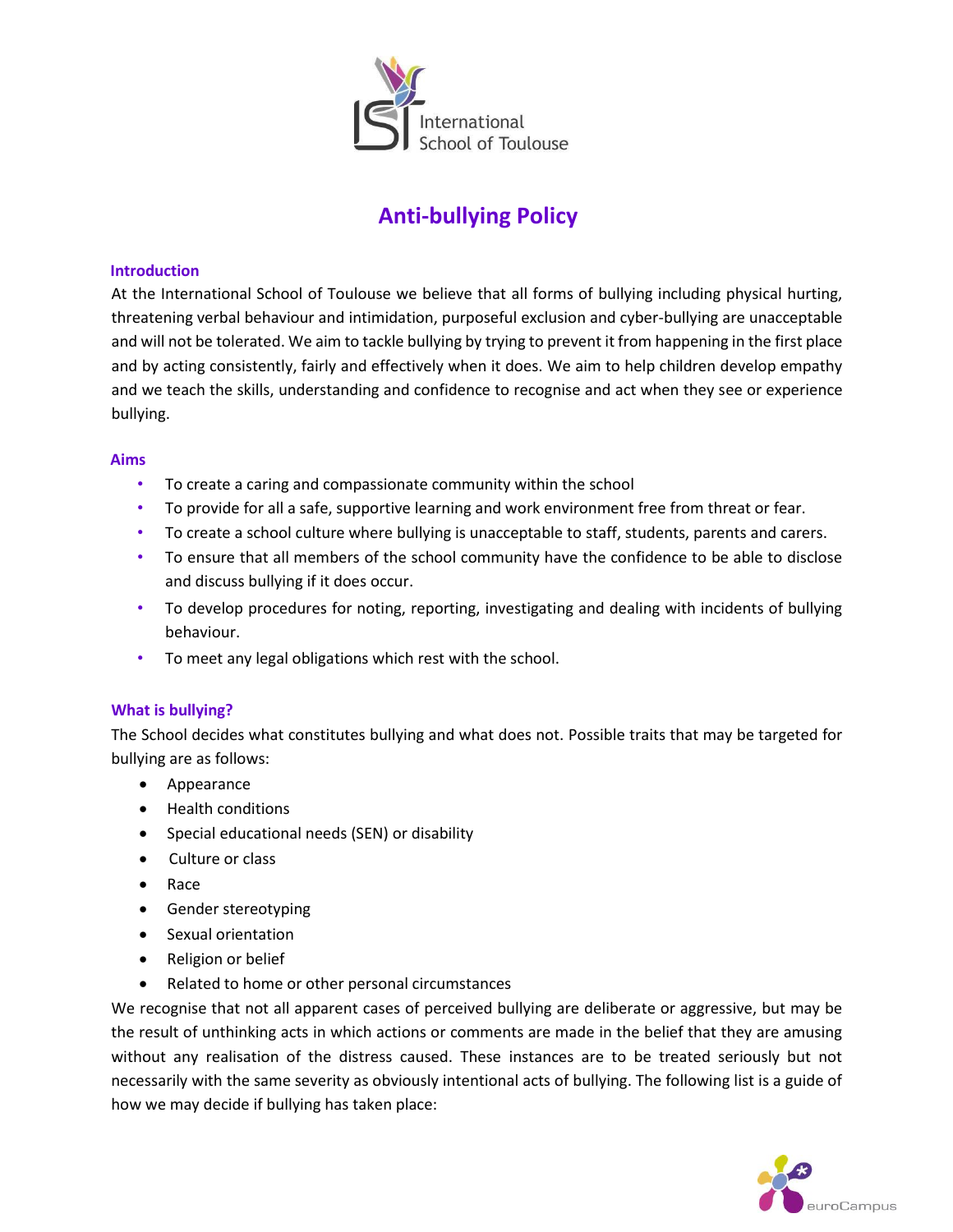

- A person or group exerting power over the victim, making them feel miserable, frightened, hurt and isolated. It can involve physical aggression, verbal harassment, purposeful exclusion or cyberbullying.
- It is a repeated action and goes on over time.
- It is deliberate, intentional and not accidental.

### **Forms which bullying may take**

The following list is not exhaustive:

- Verbal Insults, threats and intimidation
- Physical Threats and/or harm
- Obscene Words and/or Gestures
- Harassment
- Vilification / defamation
- Exclusion or peer rejection
- Impersonation
- Unauthorised publication of private information or images
- Manipulation
- Cyberbullying (see Appendix 1)

### **Procedures for noting and reporting an incident of bullying**

- Parents, students and staff are encouraged to report instances of bullying (see Appendix 3, 4 & 5). All reports of suspected bullying, no matter how trivial, will be investigated and dealt with.
- All reports of suspected bullying should be reported to a member of staff who will then pass this information on to the appropriate person.
- Serious cases of bullying will be referred to the Head of Primary or Head of Secondary.

### **Procedures for investigating and dealing with bullying**

- 1. When analysing incidents of bullying, teachers will seek answers to questions of: what, where, when, who and why.
- 2. If a group is involved, each member may be spoken to separately. Other students may also be spoken to in order to get a clearer picture of the incident itself and any other contributory factors.
- 3. Written records of any bullying incidents, including evidence, may be kept by the School in the relevant student files.
- 4. In cases where it has been determined that bullying has occurred, the parents/carers of both parties will be informed. Separate follow-up meetings with both parties may also be arranged.
- 5. The following order of sanctions may be used in cases of bullying. However, each case will be dealt with on an individual basis.
	- Verbal warning

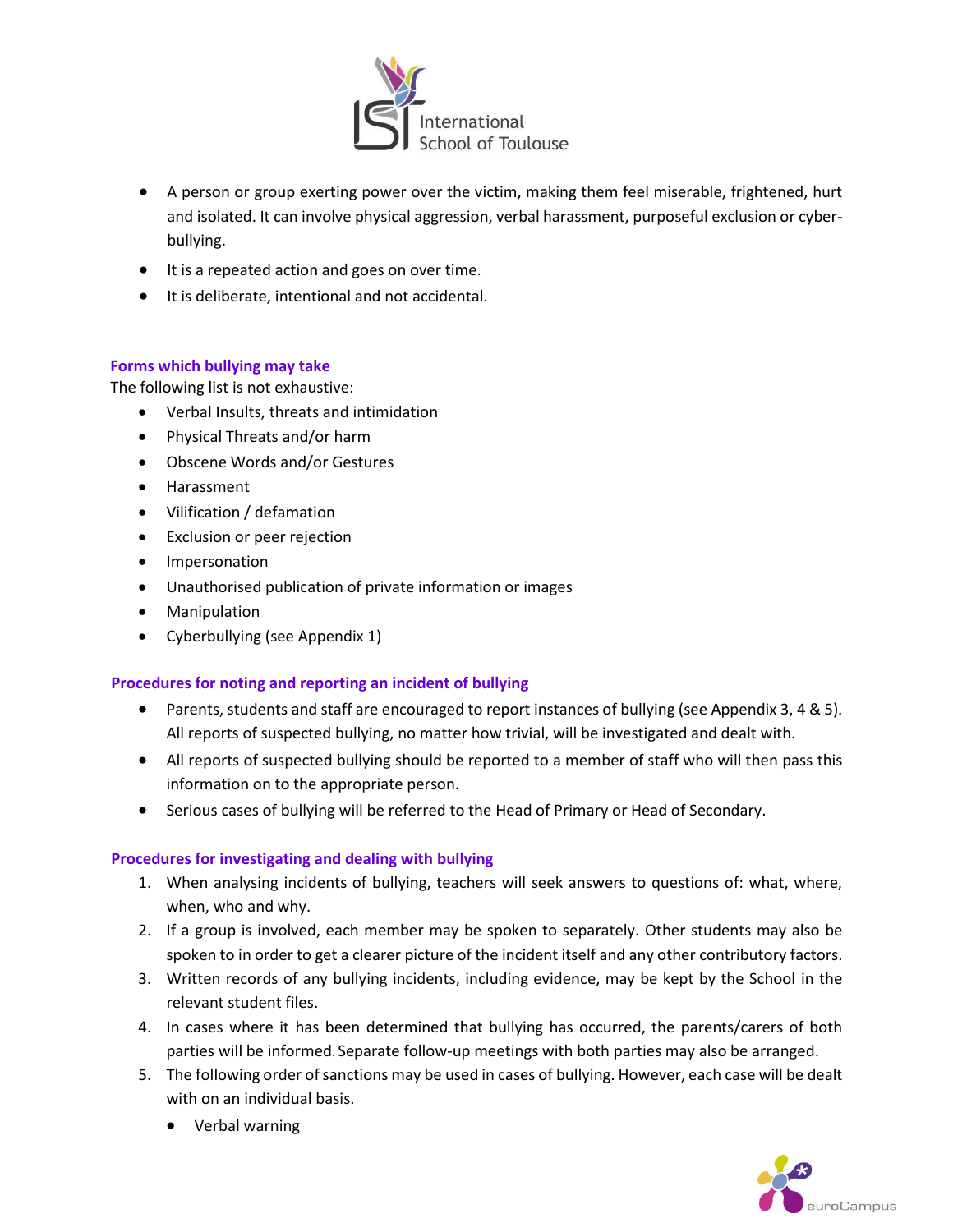

- **•** Behaviour Report
- Suspension from the playground / removal of privileges
- After school detention
- Internal exclusion
- Removal of school laptop and banning use of mobile device (in the case of cyberbullying)
- Temporary exclusion from school
- Permanent exclusion from school following the procedures stated in School Policies.

In the case of cyber-bullying, the additional actions may be required:

- Organising the removal of upsetting material from social media, message boards, websites or computers and mobile phones.
- Contacting the service provider or host to request that material is removed.
- Blocking certain email addresses.
- 6. Both the 'victim' and 'victimiser' will be supported and may be required to receive intervention from external specialists/educational psychologist (see Appendix 2).

### **Bullying outside of School**

Generally, incidents of bullying outside of school may take a number of forms, the main ones being exclusion or cyber-bullying.

We work hard to promote a culture of inclusion within school and, as with other areas of school life, our aim is that this transcends beyond the school gates.

In cases where we are informed about possible incidents of bullying outside of school, we follow the procedures for investigating and dealing with bullying as outlined above. Where appropriate we address issues through our pastoral programmes and close communication between school and home is a key factor in this.

### **Legal implications**

The French Moral Harassment law has made harassment itself illegal. The definition of harassment applies if it happens by any means, such as in-person, by emails, SMS text messages, bullying using social media, or telephone calls. The French law prohibits using any repetitive words or behaviours that lead to the deterioration of the physical or mental health of any person. The definition of harassment includes repetitive:

- Verbal Insults
- Physical Threats
- Obscene Words and/or Gestures

Dealing with acts of bullying could therefore result in the involvement of the police.

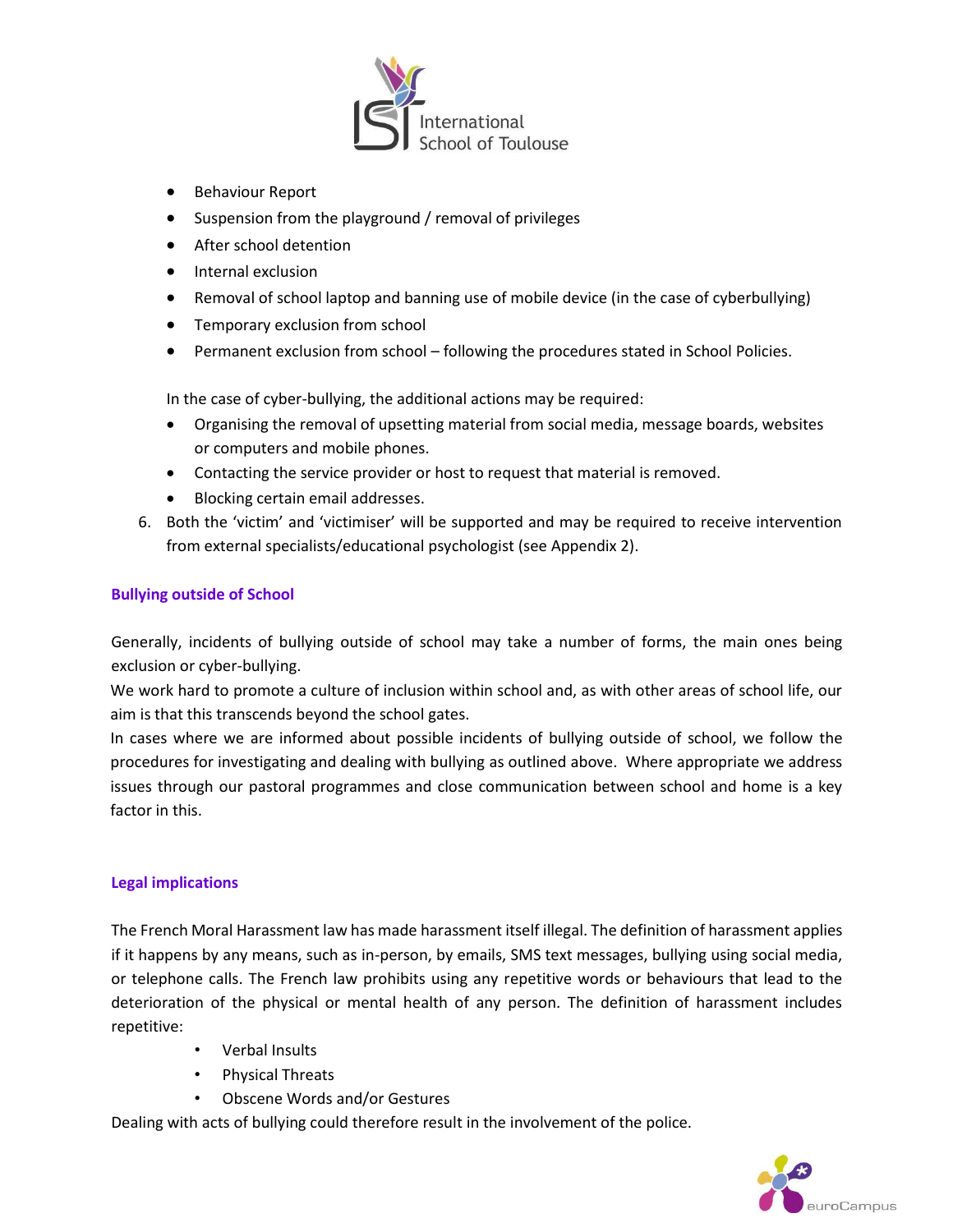

### **Responsibility**

We believe that everyone has a responsibility to combat all types of bullying. The School has a responsibility to keep students and staff safe within the school environment and parents have this responsibility towards their children at all other times.

Further clarification can be found in the following appendices:

**Appendix 1 - Features of cyberbullying Appendix 2 - Support for the person being bullied Appendix 3 - Advice to Parents Appendix 4 - Advice to Students Appendix 5 - Advice to Staff**

| Responsibility: | <b>School Leadership Group</b> |
|-----------------|--------------------------------|
| Audience        | Public                         |
| Issue Date:     | February 2008                  |
| Updated:        | June 2018                      |

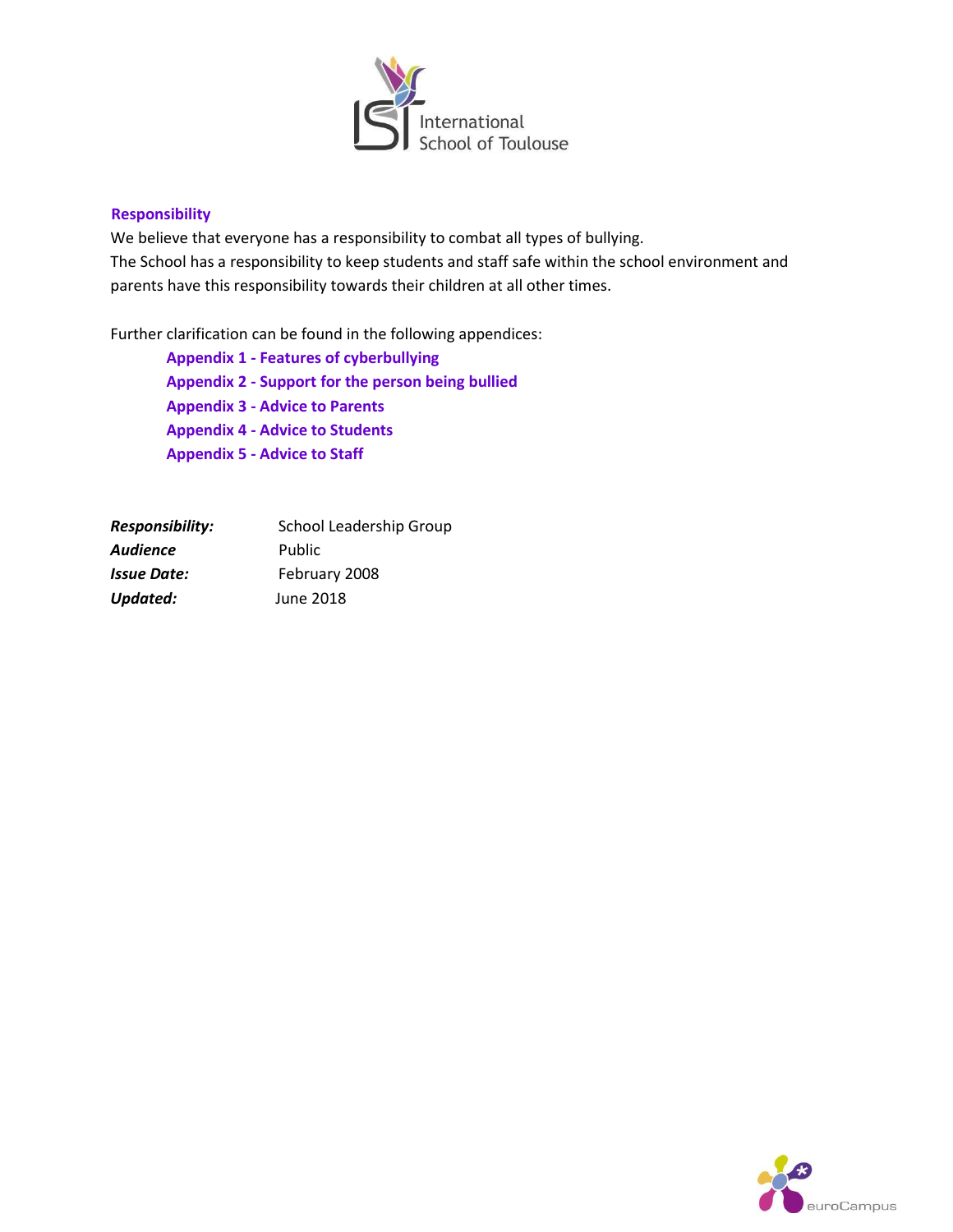

# **Appendices (cyber-bullying)**

# **Appendix 1 - Features of cyberbullying**

Cyber-bullying is a form of bullying that involves the use of Information and communications technology. The following are some potential categories of cyber bullying:

- Text message bullying: involves sending texts that are threatening or cause discomfort.
- Picture/video bullying via mobile 'phones: used to make a person feel threatened or embarrassed.
- Mobile phone bullying: uses silent calls or abusive messages. Often the person disguises their number and sometimes uses another person's phone to send the messages.
- Email bullying: uses emails to send bullying or threatening messages often using a false name or someone else to pin the blame on them.
- Chat room bullying: involves sending menacing or upsetting responses to children when they are in a web-based chat room.
- Bullying via instant messaging: an internet based form of bullying where children are sent unpleasant messages as they conduct real-time conversations online.
- Bullying via web sites: includes the use of defamatory blogs and personal websites.
- impact: the scale and scope of cyberbullying can be greater than other forms of bullying
- targets and perpetrators: the people involved may have a different profile to traditional bullies and their targets
- location: the 24/7 and anywhere nature of cyberbullying
- anonymity: the person being bullied will not always know who is bullying them
- intent: some students may not be aware that what they are doing is bullying
- evidence: unlike other forms of bullying, the target of the bullying will have evidence of its occurrence
- it is possible that a member of staff may be a victim and these responses apply to them too

# **Appendix 2 - Support for the person being bullied**

- Offer emotional support; reassure them that they have done the right thing in telling someone
- Advise the person not to retaliate or reply. Instead, keep the evidence and take it to their parent or a member of staff (in the case of staff they should take it to their line manager)
- Advise the person to consider what information they have in the public domain
- If hurtful or embarrassing content is being distributed, try to get it removed from the web. If the person who posted it is known, ensure they understand why it is wrong and ask them to remove it. Alternatively, contact the host provider and make a report to get the content taken down.

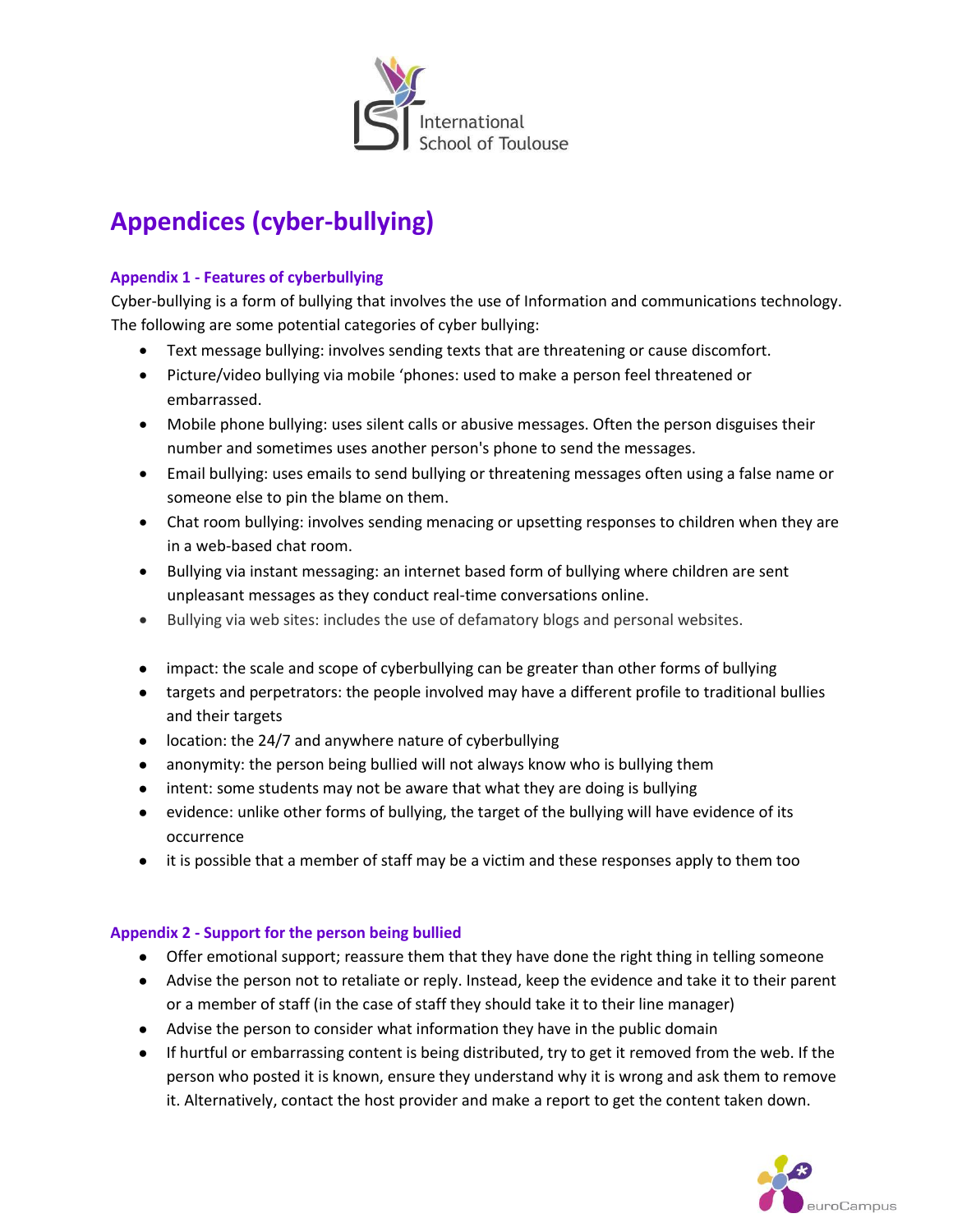

● In some cases, the person being bullied may be able to block the person bullying from their sites and services.

# **Appendix 3 - Advice to Parents**

- Think very carefully about whether your child needs a mobile phone at their age.
- Take an interest by talking to your children about their use of technology. Use it as an opportunity to learn.
- Make sure they know what to do if they or someone they know are being cyberbullied. Use this strategy: stop, block, record, talk it out.
- Parental control software can be helpful for blocking access and restricting use.
- Make it your business to know what your child is doing online and who your child's online friends are.
- Consider keeping computers and mobile devices in a public place in your house. Check what your child is doing at odd times. Discuss the internet activities your child enjoys.
- Tell your child that you check their computer usage.
- Tell your child that you will check their private communication if you feel that they are behaving irresponsibly.

### **Appendix 4 - Advice to Students**

- Always respect others and think before you send. What you think of as a joke may cause hurt to someone else.
- Passwords do not let anyone know your passwords and change them often. Choose hard to guess words with symbols and numbers. Remember to give your mobile telephone number or personal website address only to your trusted friends.
- Block the Bully most good websites allow you to block or report someone who is behaving badly. Make use of these functions as they are there to keep you safe.
- Don't retaliate or reply! Replying to bullying messages, particularly in anger, is just what the bully wants. Report to an adult who you can trust.
- Save the evidence. Keep all offensive messages, pictures or on-line conversations. These will give you the evidence you need to show what is happening to you.
- Make sure you tell someone. You have no right to be bullied or upset. There are people who can help you:
	- Parent / guardian
	- Your teacher
	- An adult you can trust
	- Your mobile operator or social network provider. Their website will tell you how you can report it
- Don't be a silent bystander. If you see or know about someone being bullied then you should report it.

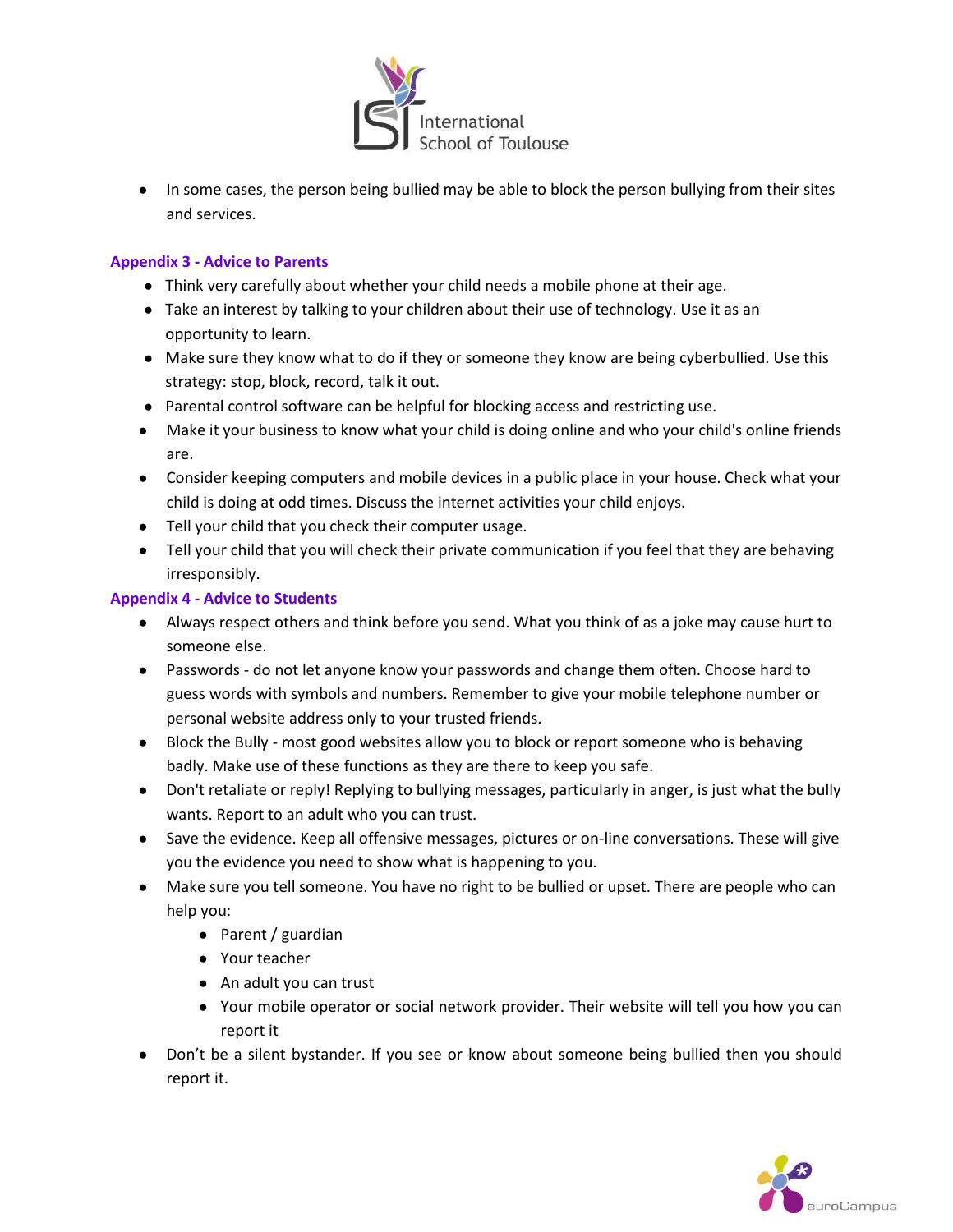

## **Appendix 5 - Advice to Staff**

- One of the characteristics of cyberbullying is that it has the potential, by its anonymity, to affect staff as they may become the target of acts of cyberbullying. The perpetrator may not be older or in a position of authority in order to bully an individual. Staff therefore have a responsibility to protect themselves from cyberbullying as far as possible.
- Be alert to a student seeming upset after using the internet or their mobile phone. This might involve subtle comments or changes in relationships with friends. Please also note they might be particularly unwilling to talk, or be secretive about online or mobile phone problems.
- Be aware, a student may as likely cyber bully as be a target of cyber bullying.
- Talk with students and understand the ways in which they are using the internet and their mobile phone.
- Remind students not to retaliate.
- Keep the evidence of offending emails, text messages or online conversations and pass them on to the Head of Primary/Secondary or Secondary Grade Coordinator.
- Report all forms of bullying, including cyber-bullying or suspected-cyber bullying at all times.
- Staff should be sensitive to the feelings of the bullied individual, who may find the evidence retrieved to be upsetting or very embarrassing. Students should be assured of discretion in dealing with such material as part of the upsetting nature of cyberbullying is the perception that 'everyone' is aware of such images or upsetting text.

### **Images and video**

- Check parental permission before sharing images of students online.
- Staff should be wary of allowing themselves to be photographed or videoed in unusual situations, however innocent they may seem, as these images could be used to ridicule or humiliate the subject at any point in the future.
- Significant information, such as full names, must not be attached to any images posted.
- Any picture which causes distress to an individual, for any reason, must be removed straight away.

### **Mobile Phones**

- Staff should be aware at all times of the increasing sophistication of mobile phones and their use in capturing information and uploading content to the internet.
- Staff should take good care of their own phones at all times due to the amount of sensitive information they now contain. Phones should never be left unattended and should be locked with a security code when not in use.
- Staff should not lend their mobile phone to students even in an emergency. It is more prudent to make the call for the student. However, if a personal mobile phone has to be lent to a student, the call should be supervised at all times and any numbers used deleted from the phone straight away.